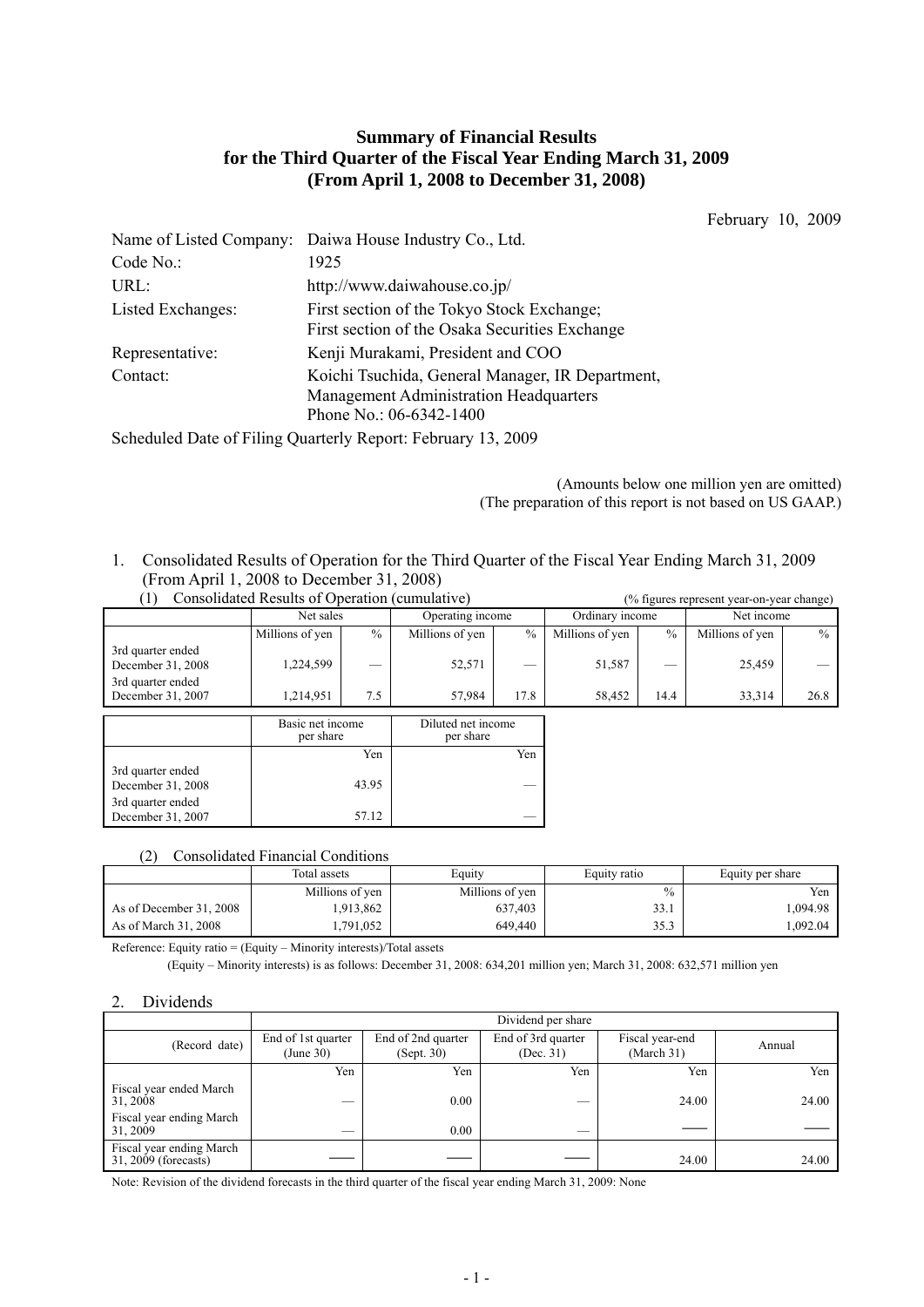3. Consolidated Business Forecasts for the Fiscal Year Ending March 31, 2009 (From April 1, 2008 to March 31, 2009)

(% figures represent year-on-year change)

|                                      | Net sales       |               | Operating income |               | Ordinary income |        | Net income      | Basic net<br>income per<br>share |      |  |
|--------------------------------------|-----------------|---------------|------------------|---------------|-----------------|--------|-----------------|----------------------------------|------|--|
|                                      | Millions of yen | $\frac{0}{0}$ | Millions of yen  | $\frac{0}{0}$ | Millions of yen | $\%$   | Millions of yen | $\frac{0}{0}$                    | Yen  |  |
| Fiscal year ending<br>March 31, 2009 | 1.665.000       | (2.6)         | 70,000           | (21.5)        | 35,000          | (42.9) | 5,500           | (57.9)                           | 9.50 |  |

Note: Revision of the business forecasts in the third quarter of the fiscal year ending March 31, 2009: Yes

#### 4. Others

- (1) Changes in significant subsidiaries during the current accounting period (changes in specified subsidiaries associated with changes in the scope of consolidation): None
- (2) Application of simplified accounting methods and/or accounting methods unique to the preparation of the quarterly consolidated financial statements: None
- (3) Changes in accounting policies, procedures and methods of presentation for the preparation of quarterly consolidated financial statements (items recorded in changes to the basic significant matters regarding preparation of quarterly consolidated financial statements)
	- 1) Changes due to amendment of accounting standards: Yes
	- 2) Changes due to reasons other than 1): Yes Note: For details, please refer to "4. Others" of "[Qualitative Information and Financial Statements]" on page 5.

#### (4) Number of issued shares (common stock)

| Number of issued shares at the end of the period (including treasury stock)                      |                    |
|--------------------------------------------------------------------------------------------------|--------------------|
| As of December 31, 2008:                                                                         | 599,921,851 shares |
| As of March 31, 2008:                                                                            | 599,921,851 shares |
| Number of treasury stock at the end of the period                                                |                    |
| As of December 31, 2008:                                                                         | 20,733,783 shares  |
| As of March 31, 2008:                                                                            | 20,665,458 shares  |
| Average number of shares during the period (cumulative quarterly consolidated accounting period) |                    |
| Third quarter ended December 31, 2008:                                                           | 579,227,399 shares |
| Third quarter ended December 31, 2007:                                                           | 583,203,358 shares |
|                                                                                                  |                    |

\*Remarks on appropriate use of forecasted results of operation and other special matters

- 2. The above business forecasts are based on assumptions in light of the information available as of the date of announcement of this material and the factors of uncertainty that may possibly impact the future results of operation. The Company's actual results may differ significantly from those presented herein as a consequence of numerous factors such as economic conditions, competitor situations and fluctuations in land prices. Please refer to the section of "3. Qualitative Information Regarding Consolidated Business Forecasts" of "[Qualitative Information and Financial Statements]" on page 5 for details.
- 3. Commencing fiscal year 2008, the "Accounting Standard for Quarterly Financial Reporting" (ASBJ Statement No. 12) and "Guidance on Accounting Standard for Quarterly Financial Reporting" (ASBJ Guidance No. 14) are applied. Quarterly consolidated financial statements are prepared according to the "Regulations Concerning Quarterly Consolidated Financial Statements."

<sup>1.</sup> The aforementioned forecasts represent changes from those announced on November 4, 2008. For details, please refer to the "Notice of the Revision of Business Forecasts" on this date (February 10, 2009).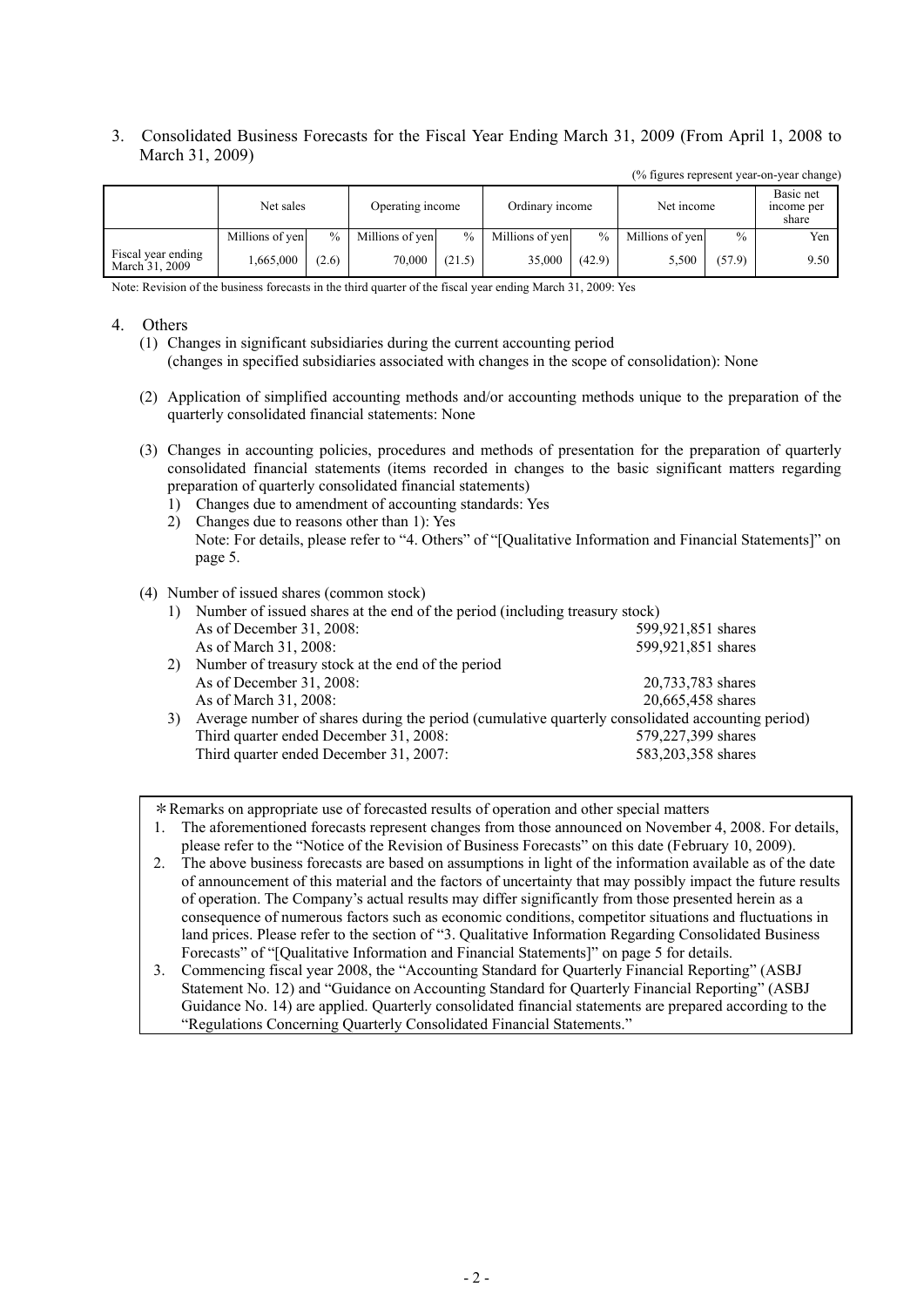## **Qualitative Information and Financial Statements**

1. Qualitative Information Regarding Consolidated Business Results

The Japanese economy in the third quarter of the consolidated accounting period (first nine months) for fiscal year 2008, ending March 31, 2009, was in an extremely difficult predicament with drastic changes in the environment brought upon by the global financial and economic crisis which led to lower corporate production, restricted capital investments and deteriorating hiring conditions, among others.

In the housing industry, the number of new housing starts remained at a low levels, casting a dark shadow over the business environment as customers' lack of motivation to purchase and other factors brought upon by uncertainty about the future, worsening hiring and income conditions came along with the economic slowdown.

Amid such a business environment, the Daiwa House Group promoted to improve business performances in each of its businesses based on the main themes of "improve profit structure" and "nurture new future earnings drivers," in accordance with the basic strategies outlined in "Daiwa House Group 2nd Medium-Term Management Plan — Challenge 2010," which started from this fiscal year.

Specifically, in the Single-Family House Division, the Group moved forward its efforts to strengthen the mainstay "xevo" series product line up. For our idea proposal service, we have not only advanced our "Happy Hug Model" home planning project developed in collaboration with Benesse Corporation for families raising small children, but also proactively participated in "Ultra-Long-Term Housing" model projects, which contribute to the diffusion and promotion of housing built to last by introducing advanced materials, technology and systems in housing.

With respect to "strengthen the comprehensive real estate business," one of the basic strategies of the Plan, we endeavored to advance the development of high-rise rental housing, commercial facilities and logistics facilities, among others. In the area of large-scale commercial complexes, we inaugurated large-scale shopping centers in October and November in Tsukuba (Ibaraki), Sapporo (Hokkaido) and Otsu (Shiga) and worked towards securing a revenue source that leverages the comprehensive capabilities of the Group.

In addition, from the perspective of corporate social awareness, the Group has been effectuating efforts in various social contribution activities, such as the endorsement of "Cambodian Water Well Project" to eliminate water shortages in that country, as well as organizing fund raising activities to build schools there to benefit children who would otherwise be unable to attend school.

As a result of these factors, net sales for the third quarter of the consolidated cumulative accounting period was 1,224,599 million yen. With respect to earnings, the decrease in the sales ratio caused by the worsening real estate markets resulted in ordinary income of 51,587 million yen and net income of 25,459 million yen.

Results by business segment are as follows.

## <Residential Business>

In the Single-Family House Division, we made efforts to expand our lineup and strengthen our idea proposal service. Regarding the new housing products, "xevo C" was introduced under the concept "every member of the family is an architect." Efforts to strengthen our idea proposal service included using a system that provides a visualization of household expenditures such as energy consumption, etc. as well as techniques that allow customers to freely change the layout of their prospective home envisioning their changing lifestyle as they get older. These had the effect of diffusing and promoting "Ultra-Long-Term Housing," which can serve as properties that will be lived over generations. Thanks to the construction of model homes with land for sale in residential areas and our nationwide campaigns, people were able to see first hand the mechanism that realizes ultra-long-term housing and we proposed ideal living conditions with homes that create a more comfortable lifestyle. Our efforts with respect to ultra-long-term housing were adopted by the Ministry of Land, Infrastructure, Transport and Tourism of Japan entitled "2008 Pioneering Model Projects For Ultra-Long-Term Housing (Part 1)."

In the Rental Housing Division, the Group strengthened its activities in city centers and expanded the sale of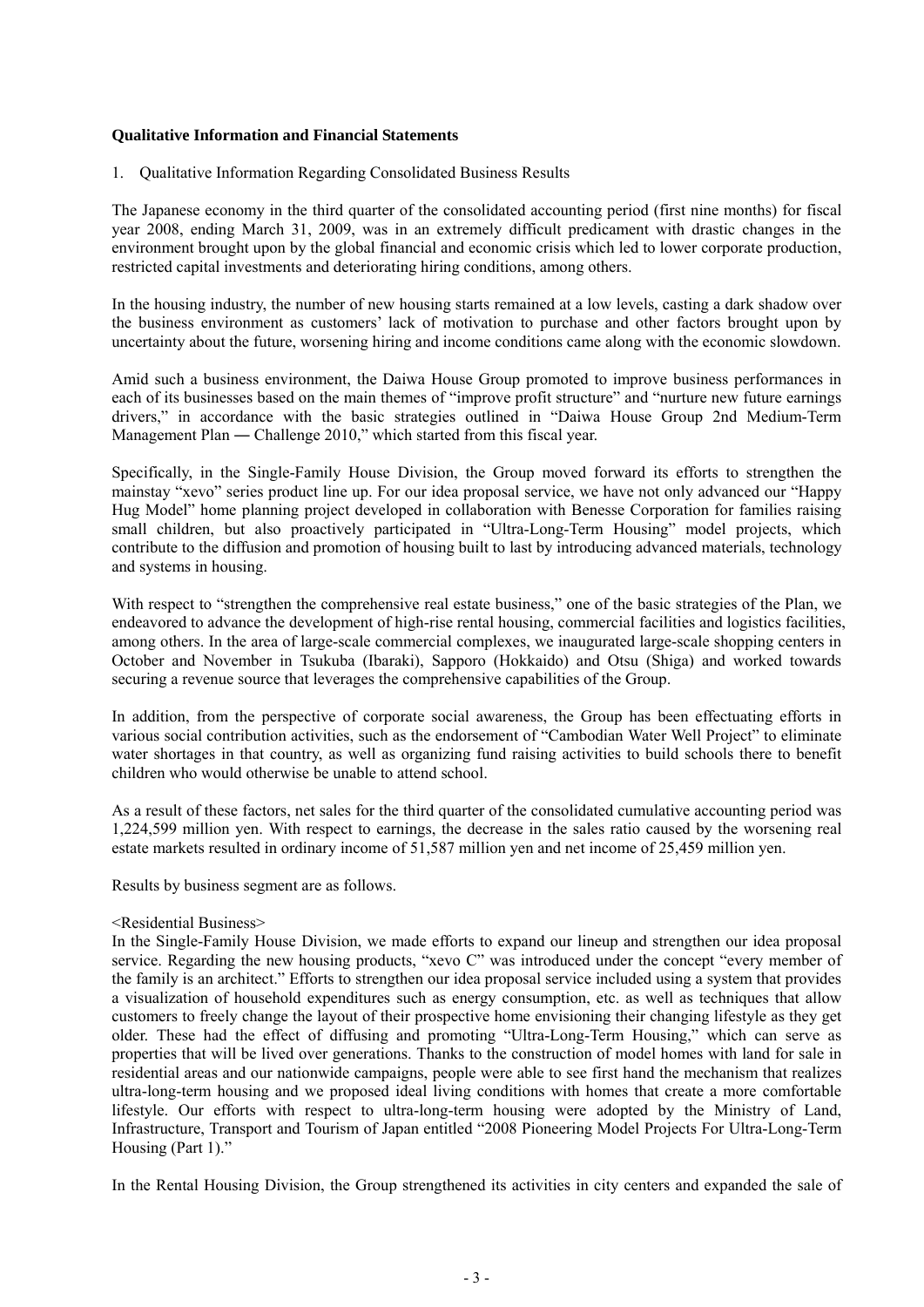three-storey rental housing in convenient locations for a comfortable life. Meanwhile, we pursued large-scale developments in major cities and expanded our business in step with the diversification of lifestyles.

In the Condominium Division, faced with an increasingly difficult market, we endeavored to strengthen our sales while also ensuring "safety and security" after sales and promoting a framework enabling the maintenance of "asset value."

In the Home Renovations Division, the Group focused on providing services that would enhance comfort, such as improving and strengthening our marketing system, and proactively proposing renovations that respond to maintaining and increasing building value and the environment.

As a result, sales in this business segment amounted to 703,185 million yen, and an operating income amounted to 24,305 million yen.

#### <Commercial Construction Business>

In the Commercial Facilities Division, the Group promoted planning and proposal-driven sales centered on road-side shops development leveraging its abundant land information and new store opening support know-how for tenant businesses. We also focused on developing large-scale commercial complexes for which a management and support system was put in place.

The Group's Distribution, Medical/Nursing Care and Corporate Facilities Division undertook constructions of large-scale logistics centers, production sites and foodstuff logistics facilities and developed our "solutions for distribution and real estate management," a system for undertaking the entire process from design and construction to quality control management and maintenance tasks for the facilities of logistics companies. In the field of medical and nursing care facilities, we proactively made proposals mainly to healthcare corporations concerning housing for the elderly such as private housing-type nursing homes and rental housing for the aged, among others. In the field of corporate facilities, we provided support for the development of sales hubs by constructing showrooms, offices and other structures for corporate customers operating nationwide.

As a result, sales in this business segment amounted to 378,025 million yen, and an operating income amounted to 43,749 million yen.

#### <Resort Hotels and Sports Life Business>

In the Resort Hotels Division, although some hotels were affected by the Iwate-Miyagi Nairiku Earthquake of June 2008, the Noto Royal Hotel, which suffered immense damage due to the impact of the Noto Peninsula Earthquake of March 2007, was reopened and a large number of customers, mostly families, stayed there during the summer season. Although number of customers have decreased due to the sudden economic downturn since the latter half of September, we have managed hotels always with "safety, security and service" as our highest priority.

In the Sports Life Division, we rebuilt the existing NAS Sunmarche (Aichi) and opened new branches including the NAS Niigata (Niigata), NAS Wellness & Spa CLUB Shibaura Island (Tokyo), NAS Higashi Sapporo (Hokkaido) and NAS Otsu Ichiriyama (Shiga). We were also involved in efforts to increase our number of customers by holding events for local area residents that would spur exchanges as well as in sales promotions under the theme of creating a community among residents of urban high-rise housing. Branches of Otsu Ichiriyama and Higashi Sapporo were also opened in new shopping malls and we worked alongside the administrators of those malls to build a new type of business operation from the viewpoint of new ideas for marketing. Although we succeeded in increasing revenue and profits at existing branches, cost incurred for the opening of new branches increased resulting in a decrease in profits overall.

As a result, sales in this business segment amounted to 47,580 million yen, but recorded an operating loss of 240 million yen.

#### <Home Center Business>

In the Home Center Business Segment, while putting in place a marketing system for the five stores whose business was transferred to the Group in the previous consolidated fiscal year, we refurbished the Royal Pro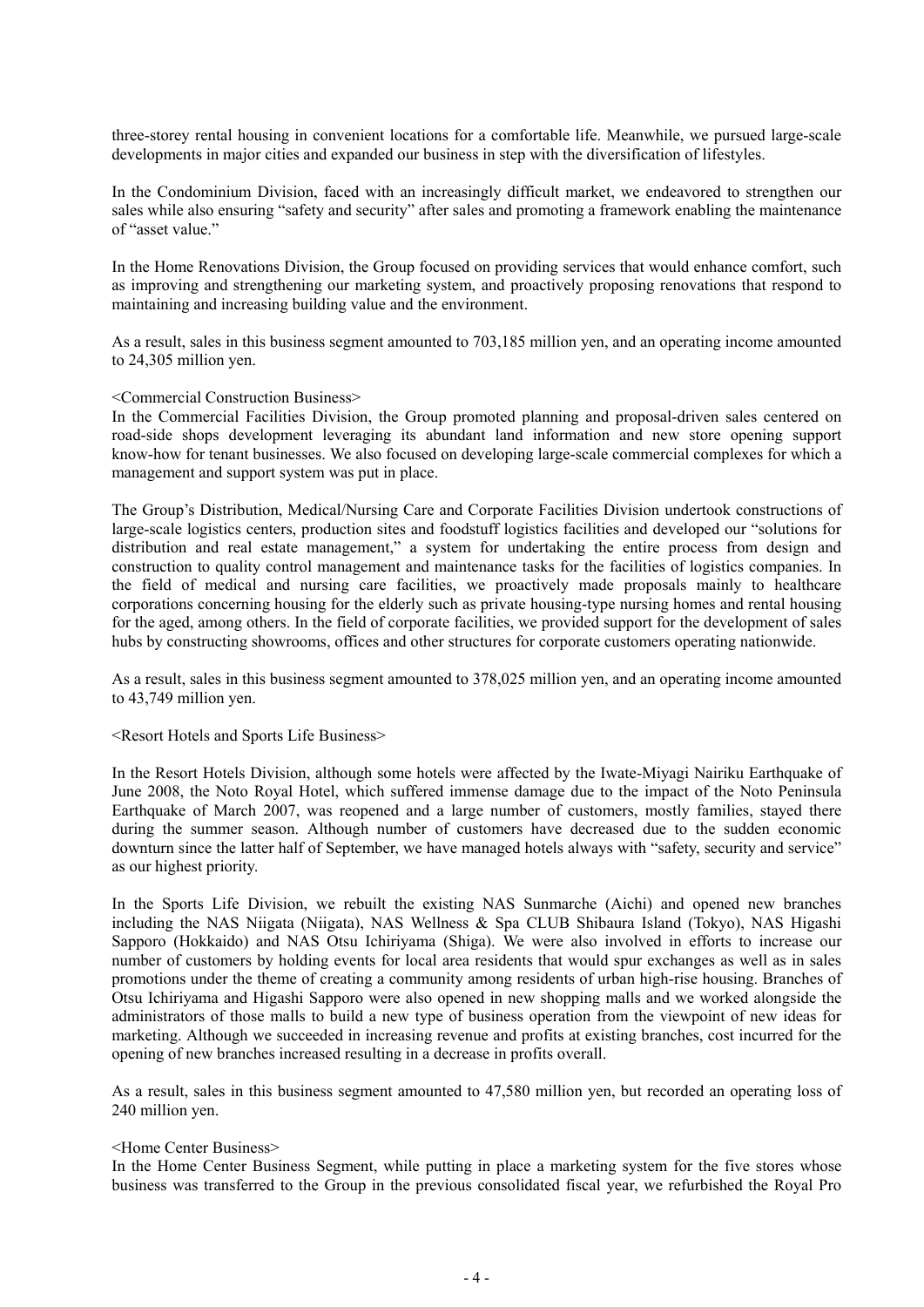Ikawadani (Hyogo), Royal Home Center Kishiwada (Osaka), Royal Home Center Kawachinagano (Osaka), Royal Home Center Kakogawa (Hyogo) and Royal Home Center Moriyama (Shiga), Royal Home Center Chikkou (Okayama), among other tasks, to revitalize existing stores and reinforce our business base.

As a result, sales in this business segment amounted to 49,746 million yen and operating income amounted to 1,136 million yen.

## <Other Businesses>

In the Housing Construction Material Manufacturing and Marketing Division, we enhanced the lineup of building materials and interior products offered to housing manufacturers and regional house builders, and made efforts to strengthen sales by launching building materials and products specifically to rental houses. Meanwhile, we promoted sales expansion through planning and proposals for interior work and made-to-order furniture on large-scale commercial complexes and hotels, etc.

In the Logistics Division, in addition to the construction of a logistics center for new customers, the Osaka Port Logistics Center II (Osaka), effectuated in an effort to expand our "Asset-Type Third Party Logistics" business, we also built dedicated logistics centers for existing customers at the No. 2 Chubu Logistics Center (Aichi) and No. 3 Ota Logistics Center (Gunma). Construction of the Machida Logistics Center (Tokyo), which will serve new customers, is now in progress. In addition, we have established two satellite centers for joint housing construction material transportation, which are aimed at the further expansion of business, in Ebina (Kanagawa) for the Kanto area and in Tonami (Toyama) for the Hokuriku area.

In the City Hotel Division, the opening of the Daiwa Roynet Hotel Nagoya-Ekimae (Aichi), Daiwa Roynet Hotel Shin-Yokohama (Kanagawa), Daiwa Roynet Hotel Oita (Oita) and Daiwa Roynet Hotel Kawasaki (Kanagawa) brought our Daiwa Roynet Hotel locations to 14. Combined with the Osaka Daiichi Hotel (Osaka) and Royton Sapporo (Hokkaido), we now operate a total of 16 hotels nationwide.

As a result, sales in this business segment amounted to 107,175 million yen and operating income amounted to 1,747 million yen.

2. Qualitative Information Regarding Consolidated Financial Conditions

At the end of the third quarter consolidated accounting period for fiscal year 2008, ending March 31, 2009, total assets stood at 1,913,862 million yen, an increase of 122,810 million yen compared with 1,791,052 million yen at the end of fiscal year 2007. The main contributing factors were the increase in fixed assets due to the acquisition of property, plant and equipment such as high-rise rental housing and commercial facilities, and the investments in the real estate business and other business.

Total liabilities at the end of the third quarter consolidated accounting period stood at 1,276,459 million yen, an increase of 134,847 million yen compared with the 1,141,611 million yen at the end of fiscal year 2007. The main contributing factors were the increase in deposits received from customers and the procurement of funds through long-term debt to secure stable funding faced by a worsening market environment.

Concerning total equity, although net income for the third quarter was 25,459 million yen, because of the payment of shareholder dividends for fiscal year 2007 and a decrease in net unrealized gain on available-for-sale securities in the sluggish market, total equity was 637,403 million yen, a decrease of 12,037 million yen compared with the end of fiscal year 2007.

3. Qualitative Information Regarding Consolidated Business Forecasts

In light of the transition of past business results, market trends and other aspects, full-year consolidated business results forecasts announced on November 4, 2008 have been revised. Please refer to the "Notice of Revision of Business Forecasts" announced on this date (February 10, 2009) for items pertaining to the revised forecasts.

#### 4. Others

(1) Changes in significant subsidiaries during the current accounting period (changes in specified subsidiaries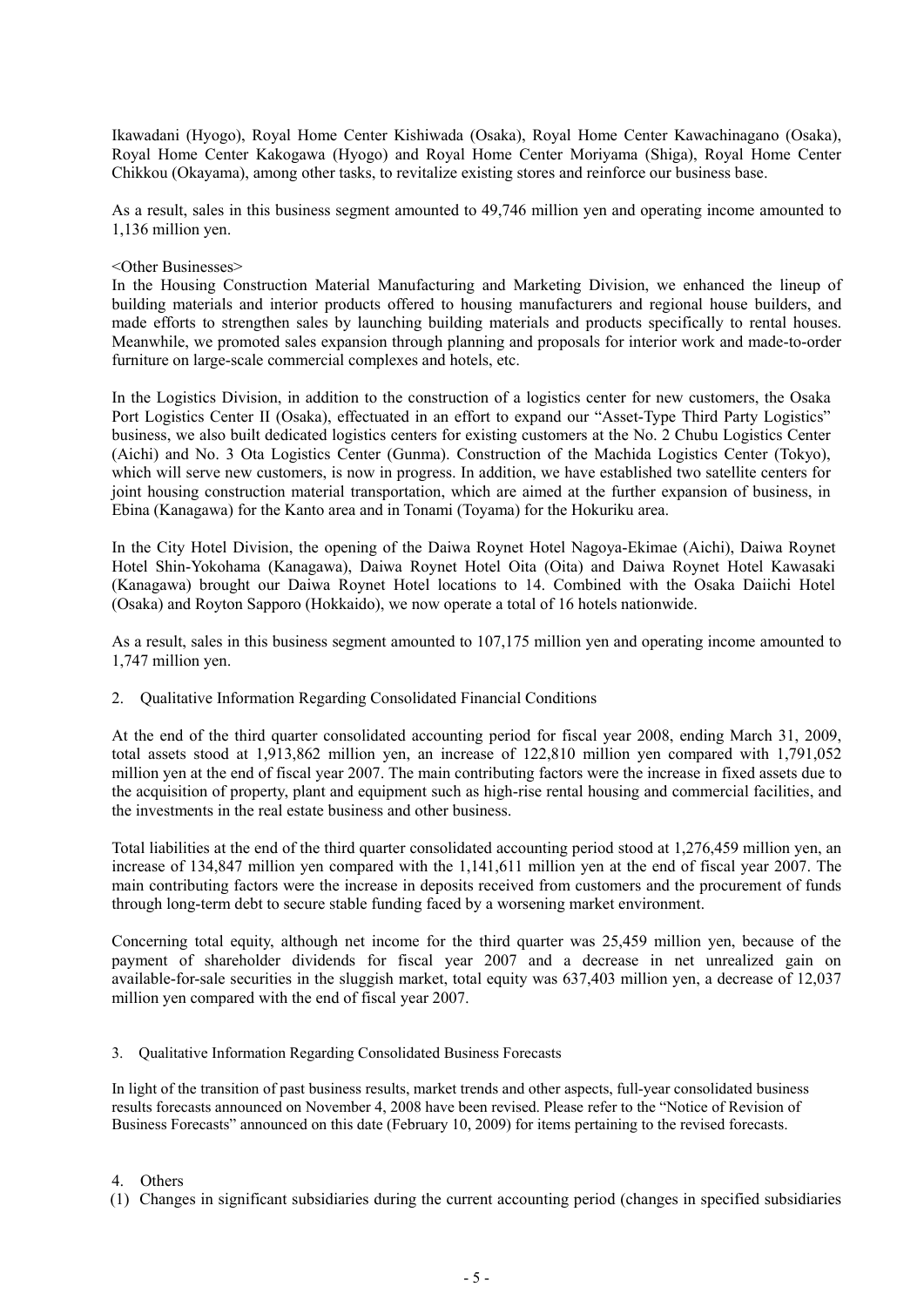resulting in changes in the scope of consolidation): No items to report.

- (2) Application of simplified accounting methods and/or accounting methods unique to the preparation of quarterly consolidated financial statements: No items to report.
- (3) Changes in accounting policies, procedures and methods of presentation for the preparation of quarterly consolidated financial statements
- ・Changes in accounting standards
- 1. Application of "Accounting Standard for Quarterly Financial Reporting" Commencing fiscal year 2008, "Accounting Standard for Quarterly Financial Reporting" (ASBJ Statement No. 12) and "Guidance on Accounting Standard for Quarterly Financial Reporting" (ASBJ Guidance No. 14) are applied. Quarterly consolidated financial statements are prepared according to the "Regulations Concerning Quarterly Consolidated Financial Statements."
- 2. Changes to the valuation standard and valuation method for inventories Before this change, a cost method based on identified cost method was used, but beginning the first quarter consolidated accounting period, a cost method based on identified cost method based on the "Accounting Standard for Measurement of Inventories" (ASBJ Statement No. 9) (a write-down method based on falling profitability as measured by the balance sheet) has been used for the calculation of inventories. As a result of this change, operating income, ordinary income and income before income taxes and minority interests each decreased by 4,160 million yen.
- 3. Application of "Practical Solution on Unification of Accounting Policies Applied to Foreign Subsidiaries for Consolidated Financial Statements"

Beginning the first quarter consolidated accounting period, "Practical Solution on Unification of Accounting Policies Applied to Foreign Subsidiaries for Consolidated Financial Statements" (ASBJ PITF No. 18) is applied, and necessary amendments have been made to the consolidated settlement of accounts. The impact of these changes on profit or loss is insignificant.

4. Application of "Accounting Standard for Lease Transactions"

Before this change, the accounting method that was applied to finance and lease transactions that did not involve the transfer of ownership was different depending on the method for lease transaction. However, because of the "Accounting Standard for Lease Transactions" (ASBJ Statement No.13) and the "Guidance on Accounting Standard for Lease Transactions" (ASBJ Guidance No.16) are applied ahead of schedule, beginning the first quarter consolidated accounting period, the accounting method has been the same as that for regular sales transactions. Finance and lease transactions, not involving the transfer of ownership, with the starting date of the lease transaction predating the fiscal year in which the accounting standard for lease transactions is first applied, are accounted for in the same method as that for normal operating lease transactions. The impact of these changes on profit or loss is insignificant.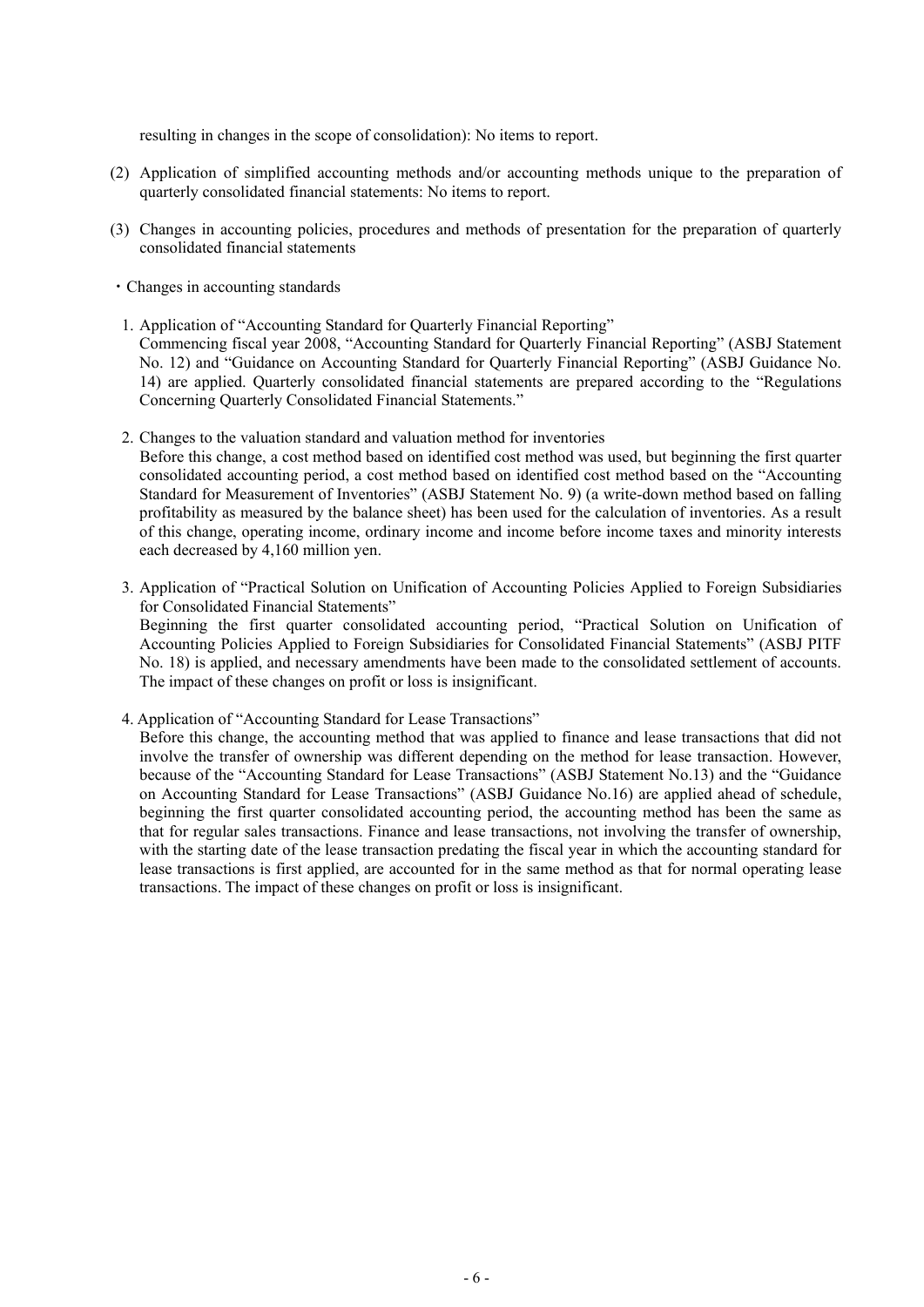## 5. Quarterly Consolidated Financial Statements

| (1) Quarterly Consolidated Balance Sheets<br>Cash and cash equivalents<br>Trade notes and accounts receivable<br>Marketable securities<br>Construction projects in progress<br>Merchandise and finished goods<br>Work in process<br>Raw materials and supplies<br>Real estate for sale<br>Real estate for sale in process<br>Land for development<br>Other<br>Allowance for doubtful receivables<br>Total current assets<br>Property, plant and equipment<br>Buildings and structures<br>Accumulated depreciation<br>Buildings and structures, net<br>Land<br>Other<br>Accumulated depreciation<br>Other, net<br>Net property, plant and equipment<br>Intangible fixed assets<br>Investments and other assets<br>Investment securities<br>Lease deposits<br>Other<br>Allowance for doubtful accounts<br>Total investments and other assets<br>Total fixed assets | End of the current 3rd quarter<br>(as of December 31, 2008) | (Millions of yen)<br>The previous fiscal year-end<br>(as of March 31, 2008) |
|------------------------------------------------------------------------------------------------------------------------------------------------------------------------------------------------------------------------------------------------------------------------------------------------------------------------------------------------------------------------------------------------------------------------------------------------------------------------------------------------------------------------------------------------------------------------------------------------------------------------------------------------------------------------------------------------------------------------------------------------------------------------------------------------------------------------------------------------------------------|-------------------------------------------------------------|-----------------------------------------------------------------------------|
| Assets                                                                                                                                                                                                                                                                                                                                                                                                                                                                                                                                                                                                                                                                                                                                                                                                                                                           |                                                             |                                                                             |
| Current assets                                                                                                                                                                                                                                                                                                                                                                                                                                                                                                                                                                                                                                                                                                                                                                                                                                                   |                                                             |                                                                             |
|                                                                                                                                                                                                                                                                                                                                                                                                                                                                                                                                                                                                                                                                                                                                                                                                                                                                  | 139,479                                                     | 100,354                                                                     |
|                                                                                                                                                                                                                                                                                                                                                                                                                                                                                                                                                                                                                                                                                                                                                                                                                                                                  | 49,942                                                      | 63,337                                                                      |
|                                                                                                                                                                                                                                                                                                                                                                                                                                                                                                                                                                                                                                                                                                                                                                                                                                                                  | 20                                                          | 20                                                                          |
|                                                                                                                                                                                                                                                                                                                                                                                                                                                                                                                                                                                                                                                                                                                                                                                                                                                                  | 77,034                                                      | 72,602                                                                      |
|                                                                                                                                                                                                                                                                                                                                                                                                                                                                                                                                                                                                                                                                                                                                                                                                                                                                  | 12,593                                                      | 12,444                                                                      |
|                                                                                                                                                                                                                                                                                                                                                                                                                                                                                                                                                                                                                                                                                                                                                                                                                                                                  | 16,157                                                      | 10,497                                                                      |
|                                                                                                                                                                                                                                                                                                                                                                                                                                                                                                                                                                                                                                                                                                                                                                                                                                                                  | 5,433                                                       | 4,325                                                                       |
|                                                                                                                                                                                                                                                                                                                                                                                                                                                                                                                                                                                                                                                                                                                                                                                                                                                                  | 310,724                                                     | 325,891                                                                     |
|                                                                                                                                                                                                                                                                                                                                                                                                                                                                                                                                                                                                                                                                                                                                                                                                                                                                  | 40,837                                                      | 66,009                                                                      |
|                                                                                                                                                                                                                                                                                                                                                                                                                                                                                                                                                                                                                                                                                                                                                                                                                                                                  | 3,842                                                       | 3,841                                                                       |
|                                                                                                                                                                                                                                                                                                                                                                                                                                                                                                                                                                                                                                                                                                                                                                                                                                                                  | 118,898                                                     | 103,450                                                                     |
|                                                                                                                                                                                                                                                                                                                                                                                                                                                                                                                                                                                                                                                                                                                                                                                                                                                                  | (1, 329)                                                    | (897)                                                                       |
|                                                                                                                                                                                                                                                                                                                                                                                                                                                                                                                                                                                                                                                                                                                                                                                                                                                                  | 773,633                                                     | 761,877                                                                     |
| Fixed assets                                                                                                                                                                                                                                                                                                                                                                                                                                                                                                                                                                                                                                                                                                                                                                                                                                                     |                                                             |                                                                             |
|                                                                                                                                                                                                                                                                                                                                                                                                                                                                                                                                                                                                                                                                                                                                                                                                                                                                  |                                                             |                                                                             |
|                                                                                                                                                                                                                                                                                                                                                                                                                                                                                                                                                                                                                                                                                                                                                                                                                                                                  | 546,913                                                     | 460,762                                                                     |
|                                                                                                                                                                                                                                                                                                                                                                                                                                                                                                                                                                                                                                                                                                                                                                                                                                                                  | (234, 104)                                                  | (223, 306)                                                                  |
|                                                                                                                                                                                                                                                                                                                                                                                                                                                                                                                                                                                                                                                                                                                                                                                                                                                                  | 312,808                                                     | 237,455                                                                     |
|                                                                                                                                                                                                                                                                                                                                                                                                                                                                                                                                                                                                                                                                                                                                                                                                                                                                  | 360,227                                                     | 341,407                                                                     |
|                                                                                                                                                                                                                                                                                                                                                                                                                                                                                                                                                                                                                                                                                                                                                                                                                                                                  | 146,651                                                     | 144,309                                                                     |
|                                                                                                                                                                                                                                                                                                                                                                                                                                                                                                                                                                                                                                                                                                                                                                                                                                                                  | (82, 883)                                                   | (80,356)                                                                    |
|                                                                                                                                                                                                                                                                                                                                                                                                                                                                                                                                                                                                                                                                                                                                                                                                                                                                  | 63,768                                                      | 63,952                                                                      |
|                                                                                                                                                                                                                                                                                                                                                                                                                                                                                                                                                                                                                                                                                                                                                                                                                                                                  | 736,804                                                     | 642,816                                                                     |
|                                                                                                                                                                                                                                                                                                                                                                                                                                                                                                                                                                                                                                                                                                                                                                                                                                                                  | 12,595                                                      | 12,410                                                                      |
|                                                                                                                                                                                                                                                                                                                                                                                                                                                                                                                                                                                                                                                                                                                                                                                                                                                                  |                                                             |                                                                             |
|                                                                                                                                                                                                                                                                                                                                                                                                                                                                                                                                                                                                                                                                                                                                                                                                                                                                  | 96,400                                                      | 98,283                                                                      |
|                                                                                                                                                                                                                                                                                                                                                                                                                                                                                                                                                                                                                                                                                                                                                                                                                                                                  | 169,857                                                     | 164,956                                                                     |
|                                                                                                                                                                                                                                                                                                                                                                                                                                                                                                                                                                                                                                                                                                                                                                                                                                                                  | 133,792                                                     | 119,490                                                                     |
|                                                                                                                                                                                                                                                                                                                                                                                                                                                                                                                                                                                                                                                                                                                                                                                                                                                                  | (9,219)                                                     | (8, 781)                                                                    |
|                                                                                                                                                                                                                                                                                                                                                                                                                                                                                                                                                                                                                                                                                                                                                                                                                                                                  | 390,829                                                     | 373,948                                                                     |
|                                                                                                                                                                                                                                                                                                                                                                                                                                                                                                                                                                                                                                                                                                                                                                                                                                                                  | 1,140,229                                                   | 1,029,175                                                                   |
| Total assets                                                                                                                                                                                                                                                                                                                                                                                                                                                                                                                                                                                                                                                                                                                                                                                                                                                     | 1,913,862                                                   | 1,791,052                                                                   |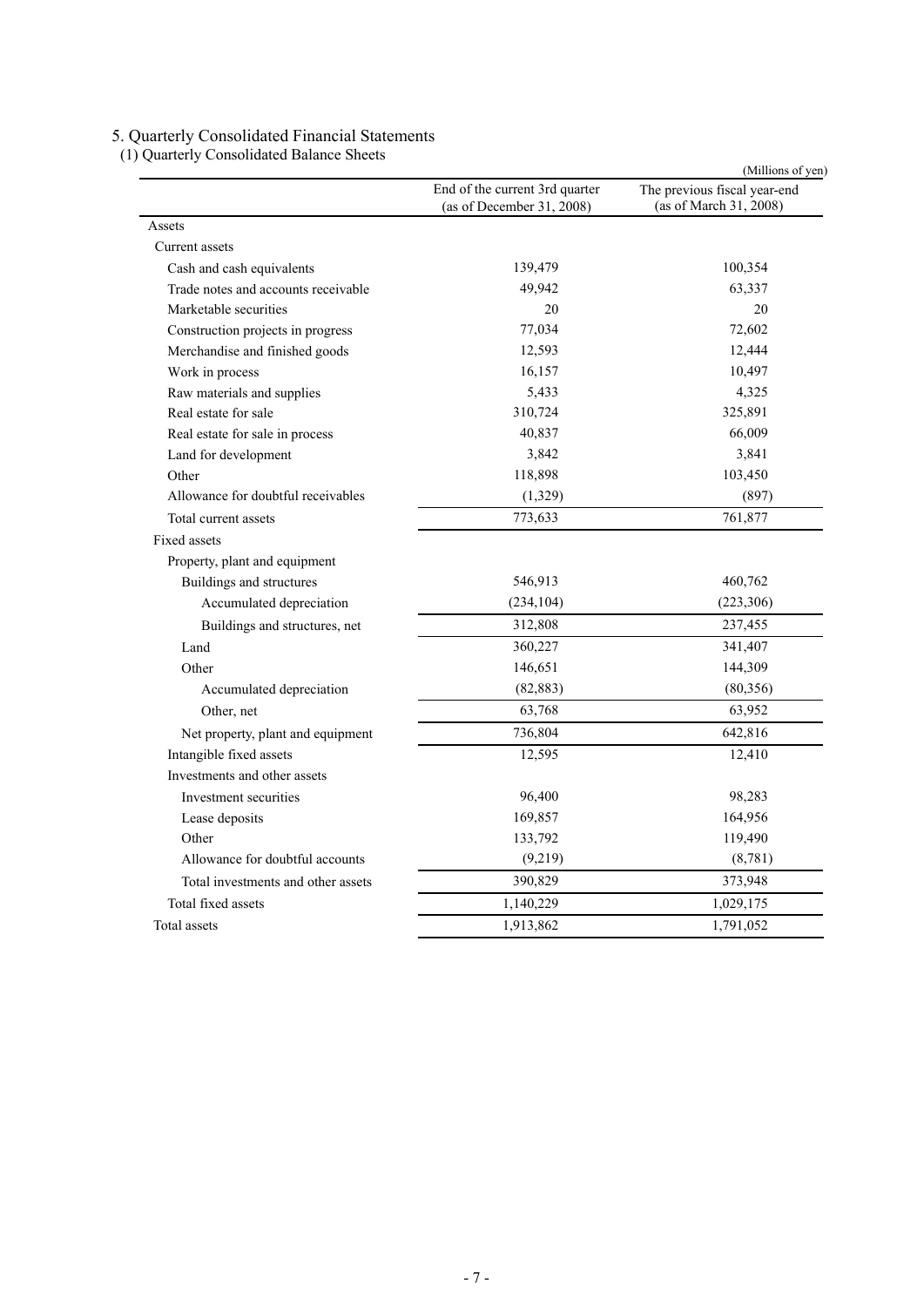|                                             |                                                             | (Millions of yen)                                      |
|---------------------------------------------|-------------------------------------------------------------|--------------------------------------------------------|
|                                             | End of the current 3rd quarter<br>(as of December 31, 2008) | The previous fiscal year-end<br>(as of March 31, 2008) |
| Liabilities                                 |                                                             |                                                        |
| <b>Current liabilities</b>                  |                                                             |                                                        |
| Trade notes and accounts payable            | 153,577                                                     | 189,860                                                |
| Short-term bank loans                       | 25,376                                                      | 11,918                                                 |
| Current portion of long-term debt           | 2,660                                                       | 1,595                                                  |
| Commercial paper                            | 68,000                                                      | 20,000                                                 |
| Income taxes payable                        | 2,780                                                       | 23,163                                                 |
| Deposits received from customers            | 75,929                                                      | 58,628                                                 |
| Accrued bonuses                             | 10,781                                                      | 21,167                                                 |
| Provision for product warranties            | 7,059                                                       | 6,572                                                  |
| Other                                       | 137,230                                                     | 151,418                                                |
| Total current liabilities                   | 483,394                                                     | 484,323                                                |
| Long-term liabilities                       |                                                             |                                                        |
| Long-term debt                              | 314,739                                                     | 193,376                                                |
| Lease deposits received                     | 217,186                                                     | 204,287                                                |
| Provision for retirement benefits           | 128,028                                                     | 124,169                                                |
| Other                                       | 133,110                                                     | 135,453                                                |
| Total long-term liabilities                 | 793,064                                                     | 657,287                                                |
| <b>Total liabilities</b>                    | 1,276,459                                                   | 1,141,611                                              |
| Equity                                      |                                                             |                                                        |
| Shareholders' equity                        |                                                             |                                                        |
| Common stock                                | 110,120                                                     | 110,120                                                |
| Capital surplus                             | 226,824                                                     | 226,824                                                |
| Retained earnings                           | 391,530                                                     | 381,479                                                |
| Treasury stock                              | (19, 549)                                                   | (19, 534)                                              |
| Total shareholders' equity                  | 708,925                                                     | 698,891                                                |
| Valuation and translation adjustments       |                                                             |                                                        |
| Net unrealized gain on available-for-sale   |                                                             |                                                        |
| securities                                  | 4,627                                                       | 13,432                                                 |
| Land revaluation difference                 | (77, 857)                                                   | (79, 195)                                              |
| Foreign currency translation adjustments    | (1, 494)                                                    | (556)                                                  |
| Total valuation and translation adjustments | (74, 724)                                                   | (66, 320)                                              |
| Minority interests                          | 3,201                                                       | 16,869                                                 |
| Total equity                                | 637,403                                                     | 649,440                                                |
| Total liabilities and equity                | 1,913,862                                                   | 1,791,052                                              |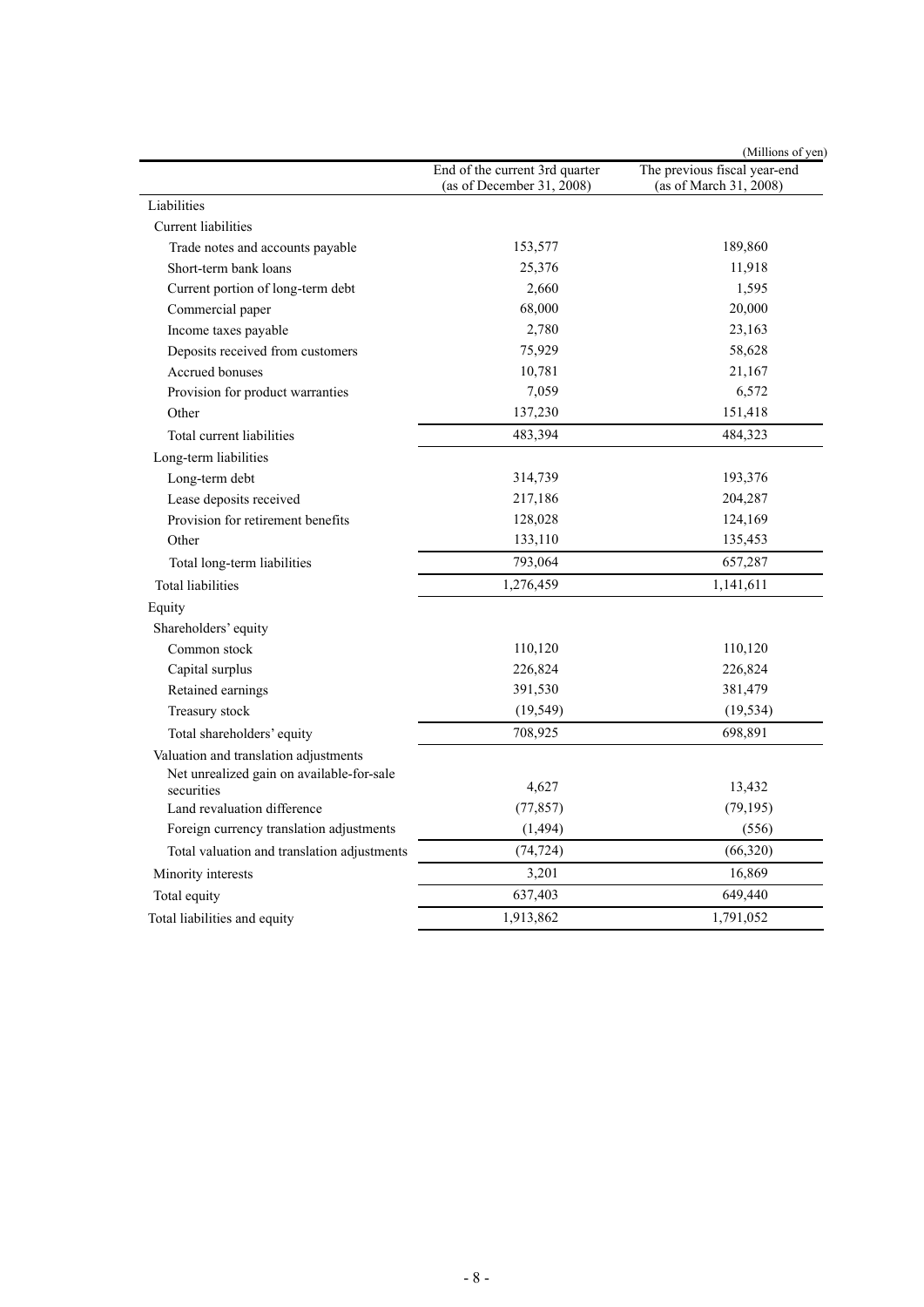|                                                    | (Millions of yen)                              |
|----------------------------------------------------|------------------------------------------------|
|                                                    | Current consolidated<br>cumulative 3rd quarter |
|                                                    | (from April 1, 2008)                           |
| Net sales                                          | to December 31, 2008)<br>1,224,599             |
| Cost of sales                                      |                                                |
|                                                    | 975,484                                        |
| Gross profit                                       | 249,114                                        |
| Selling, general and administrative expenses       | 196,543                                        |
| Operating income                                   | 52,571                                         |
| Other income                                       |                                                |
| Interest income                                    | 1,087                                          |
| Dividends                                          | 1,283                                          |
| Equity in earnings of associated companies         | 261                                            |
| Gain on settlement of derivatives                  | 806                                            |
| Gain on valuation of derivatives                   | 2,510                                          |
| Miscellaneous income                               | 4,143                                          |
| Total other income                                 | 10,093                                         |
| Other expenses                                     |                                                |
| Interest expense                                   | 3,702                                          |
| Provision of allowance for doubtful accounts       | 137                                            |
| Loss on settlement of derivatives                  | 431                                            |
| Loss on valuation of derivatives                   | 2,933                                          |
| Miscellaneous expenses                             | 3,872                                          |
| Total other expenses                               | 11,077                                         |
| Ordinary income                                    | 51,587                                         |
| Extraordinary income                               |                                                |
| Gain on sales of property, plant and equipment     | 552                                            |
| Other                                              | 2                                              |
| Total extraordinary income                         | 554                                            |
| Extraordinary losses                               |                                                |
| Loss on sales of property, plant and equipment     | 261                                            |
| Loss on disposal of property, plant and equipment  | 1,141                                          |
| Impairment loss                                    | 63                                             |
| Write-down of marketable and investment securities | 6,817                                          |
| Provision of allowance for doubtful accounts       | 316                                            |
| Other                                              | 356                                            |
| Total extraordinary losses                         | 8,956                                          |
| Income before income taxes and minority interests  | 43,185                                         |
| Income taxes $-$ current                           | 16,748                                         |
| Income taxes - deferred                            | 1,376                                          |
| Total income taxes                                 | 18,125                                         |
| Minority interests in net loss of subsidiaries     | (399)                                          |
|                                                    |                                                |
| Net income                                         | 25,459                                         |

# (2) Quarterly Consolidated Statement of Income

Consolidated cumulative 3rd quarter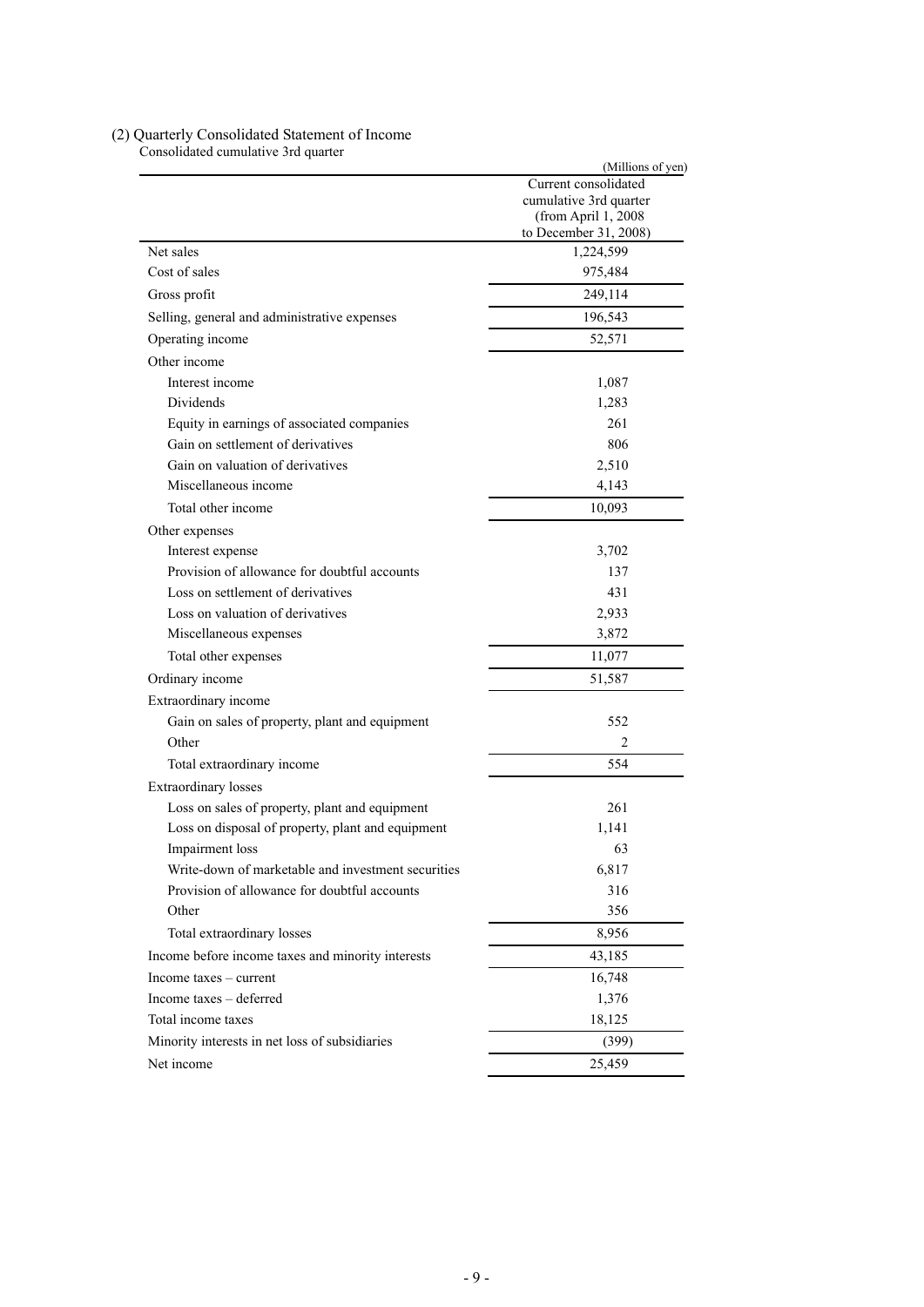|                                                                           | (Millions of yen)      |
|---------------------------------------------------------------------------|------------------------|
|                                                                           | Current consolidated   |
|                                                                           | cumulative 3rd quarter |
|                                                                           | (from April 1, 2008    |
|                                                                           | to December 31, 2008)  |
| Operating activities                                                      |                        |
| Income before income taxes and minority interests                         | 43,185                 |
| Depreciation                                                              | 28,644                 |
| Increase (decrease) in provision for<br>retirement benefits<br>employees' | 3,858                  |
| Interest and dividends income                                             | (2,371)                |
| Interest expense                                                          | 3,702                  |
| Equity in (earnings) losses of associated companies                       | (261)                  |
| Loss (gain) on sales and disposal of property, plant and                  |                        |
| equipment                                                                 | 850                    |
| Impairment loss                                                           | 63                     |
| Loss (gain) on valuation of marketable and investment                     |                        |
| securities                                                                | 6,817                  |
| Decrease (increase) in receivables                                        | 13,077                 |
| Decrease (increase) in inventories                                        | 12,530                 |
| (decrease)<br>received<br>Increase<br>in<br>advances<br>on                |                        |
| uncompleted construction contracts                                        | 17,286                 |
| Increase (decrease) in payables – trade                                   | (28, 456)              |
| Other, net                                                                | (16, 147)              |
| Total                                                                     | 82,780                 |
| Interest and dividends received                                           | 1,886                  |
| Interest expense paid                                                     | (2,654)                |
| Income tax paid                                                           | (40, 637)              |
| Net cash provided by (used in) operating activities                       | 41,375                 |
| Investing activities                                                      |                        |
| Purchases of property, plant and equipment and                            |                        |
| intangible fixed assets                                                   | (131,670)              |
| Proceeds from sales of property, plant and equipment                      | 1,082                  |
| Purchases of marketable and investment securities                         | (18,963)               |
| Proceeds from sales of marketable and investment                          | 57                     |
| securities<br>Purchases of investments in subsidiaries                    | (10,613)               |
| Proceeds from purchase of investments in subsidiaries                     |                        |
| resulting in change in scope of consolidation                             | 595                    |
| Purchase of investments in subsidiaries resulting in                      |                        |
| change in scope of consolidation                                          | (149)                  |
| Payments in lease deposits                                                | (4, 891)               |
| Other, net                                                                | (4, 357)               |
| Net cash provided by (used in) investing activities                       | (168,910)              |
| Financing activities                                                      |                        |
| Net increase (decrease) in short-term bank loans                          | 12,708                 |
| Increase (decrease) in commercial paper                                   | 48,000                 |
| Proceeds from long-term debt                                              | 123,600                |
| Repayments of long-term debt                                              | (1,172)                |
| Repayments of finance lease obligations                                   | (117)                  |
| Purchases of treasury stock                                               | (120)                  |
| Proceeds from sales of treasury stock                                     | 51                     |
| Dividends paid to shareholders                                            | (13,902)               |
| Proceeds from fluidity of lease receivables                               | 3,005                  |
| Repayments of payables under fluidity lease receivables                   | (4,858)                |
| Net cash provided by (used in) financing activities                       | 167,194                |
| Translation adjustment related to cash and cash equivalents               |                        |
| Net increase (decrease) in cash and cash equivalents                      | 39,659                 |
| Cash and cash equivalents, beginning of period                            | 98,888                 |
| Cash and cash equivalents, end of period                                  | 138,548                |
|                                                                           |                        |

(3) Quarterly Consolidated Statement of Cash Flows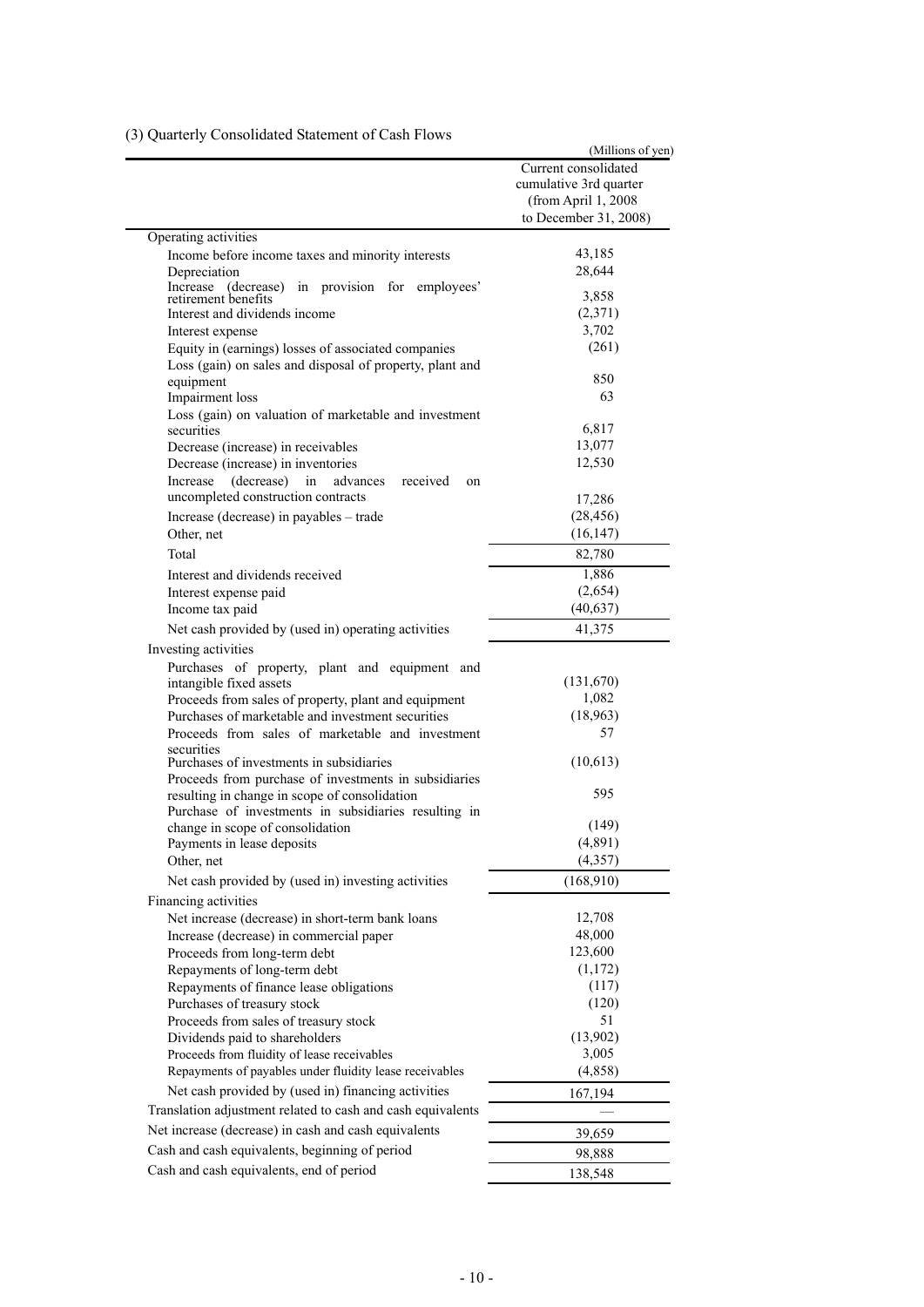Commencing fiscal year 2008, the "Accounting Standard for Quarterly Financial Reporting" (ASBJ Statement No. 12) and "Guidance on Accounting Standard for Quarterly Financial Reporting" (ASBJ Guidance No. 14) are applied. Quarterly consolidated financial statements are prepared according to the "Regulations Concerning Quarterly Consolidated Financial Statements."

(4) Notes on Premise of Going Concern

No items to report.

(5) Segment Information

#### [Information by business segment] Current consolidated cumulative 3rd quarter (from April 1, 2008 to December 31, 2008)

|                                         | Residential<br><b>Business</b><br>(millions of<br>yen) | Commercial<br>Construction<br><b>Business</b><br>(millions of<br>yen) | <b>Resort Hotels</b><br>and Sports<br>Life Business<br>(millions of<br>yen) | Home Center<br><b>Business</b><br>(millions of<br>yen) | Other<br><b>Businesses</b><br>(millions of<br>yen) | Total<br>(millions of<br>yen) | Eliminations/<br>Corporate<br>(millions of<br>yen) | Consolidated<br>(millions of<br>yen) |
|-----------------------------------------|--------------------------------------------------------|-----------------------------------------------------------------------|-----------------------------------------------------------------------------|--------------------------------------------------------|----------------------------------------------------|-------------------------------|----------------------------------------------------|--------------------------------------|
| <b>Sales</b>                            |                                                        |                                                                       |                                                                             |                                                        |                                                    |                               |                                                    |                                      |
| (1) Sales to customers                  | 701,807                                                | 365,953                                                               | 47,551                                                                      | 48,360                                                 | 60,926                                             | 1,224,599                     |                                                    | .224,599                             |
| (2) Inter-segment sales or<br>transfers | 1,377                                                  | 12,072                                                                | 28                                                                          | 1,386                                                  | 46,249                                             | 61,113                        | (61, 113)                                          |                                      |
|                                         |                                                        |                                                                       |                                                                             |                                                        |                                                    |                               |                                                    |                                      |
| Total sales                             | 703,185                                                | 378,025                                                               | 47,580                                                                      | 49,746                                                 | 107,175                                            | 1,285,712                     | (61, 113)                                          | 1,224,599                            |
| Operating expenses                      | 678,879                                                | 334,276                                                               | 47,821                                                                      | 48,610                                                 | 105,427                                            | 1,215,014                     | (42, 987)                                          | 1,172,027                            |
| Operating income (loss)                 | 24,305                                                 | 43,749                                                                | (240)                                                                       | 1,136                                                  | 1,747                                              | 70,698                        | (18, 126)                                          | 52,571                               |

Notes: 1. Method of industry segmentation

The Company has defined industry segments based on the currently adopted sales classifications: Residential Business, Commercial Construction Business, Resort Hotels and Sports Life Business, Home Center Business and Other Businesses.

- 2. Major business components of each industry segment
	- 1) Residential Business

Construction, subdivision and rental of single-family houses, residential complexes (including dormitories, corporate housing and apartments) and condominiums; Subdivision of real estate for residential use; Real estate agency services;

Rental and management of residential complexes;

- Management of condominiums
- 2) Commercial Construction Business Construction, rental and management of commercial buildings such as distribution facilities, shops, offices and factories; Sales and rental of real estate for commercial use
- 3) Resort Hotels and Sports Life Business
- Operation of resort hotels, golf courses and sports facilities
- 4) Home Center Business Operation of home center business
- 5) Other Businesses Manufacture and sales of construction materials; Logistics business; Operation of city-type hotels; Other
- 3. Under operating expenses, the amount of unallocated expenses included in eliminations/corporate totaled 18,214 million yen, consisting principally of expenses for corporate image advertisements and general corporate expenses incurred by the Administration Headquarters of the Company.

[Segment information by geographic region]

Current consolidated cumulative 3rd quarter (from April 1, 2008 to December 31, 2008) Description has been omitted because the ratio of Japan to the total segment sales exceeded 90%.

[Overseas sales]

Current consolidated cumulative 3rd quarter (from April 1, 2008 to December 31, 2008) Description has been omitted because the ratio of overseas sales to the consolidated net sales was below 10%.

(6) Notes on Significant Changes in the Amount of Shareholders' Equity

No items to report.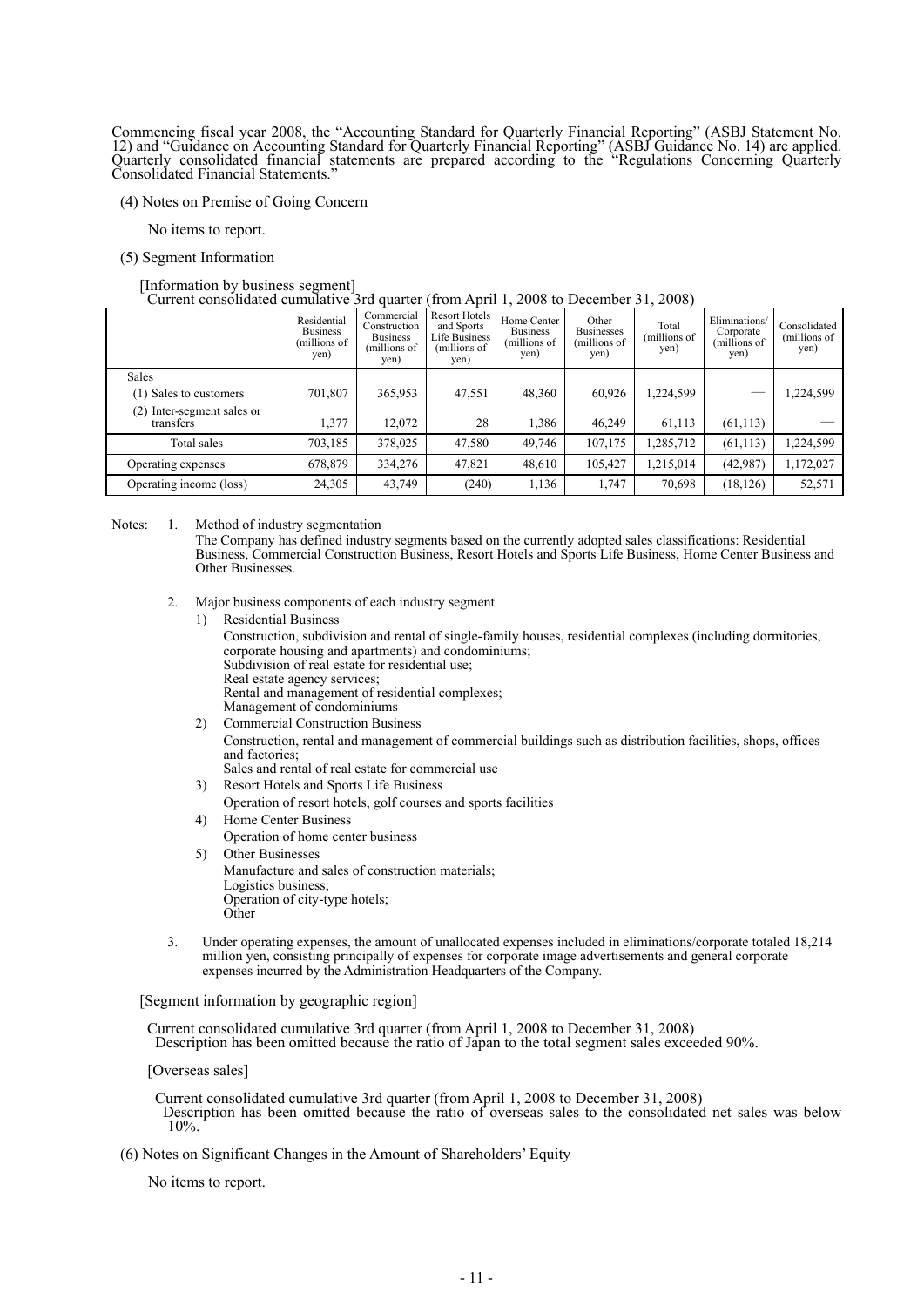# (Reference)

Financial Statement Concerning the Third Quarter of the Previous Fiscal Year (1) Quarterly Consolidated Statement of Income (Summarized)

|                                                          | Previous consolidated cumulative |                                           |        |  |
|----------------------------------------------------------|----------------------------------|-------------------------------------------|--------|--|
|                                                          | 3rd quarter                      |                                           |        |  |
|                                                          |                                  | (from April 1, 2007 to December 31, 2007) |        |  |
| Items                                                    |                                  | Amount (millions of yen)                  | $(\%)$ |  |
| $\bf I$<br>Net sales                                     |                                  | 1,214,951                                 | 100    |  |
| Cost of sales<br>П                                       |                                  | 965,328                                   | 79.4   |  |
| Gross profit                                             |                                  | 249,623                                   | 20.6   |  |
| III Selling, general and administrative<br>expenses      |                                  | 191,638                                   | 15.8   |  |
| Operating income                                         |                                  | 57,984                                    | 4.8    |  |
| IV Other income                                          |                                  |                                           |        |  |
| Interest income                                          | 861                              |                                           |        |  |
| Dividends                                                | 1,250                            |                                           |        |  |
| Equity in earnings of associated                         |                                  |                                           |        |  |
| companies                                                | 258                              |                                           |        |  |
| Other income                                             | 6,464                            | 8,835                                     | 0.7    |  |
| Other expenses<br>V                                      |                                  |                                           |        |  |
| Interest expense                                         | 2,347                            |                                           |        |  |
| Tax and dues                                             | 1,109                            |                                           |        |  |
|                                                          | 4,911                            | 8,367                                     | 0.7    |  |
| Other expenses                                           |                                  |                                           | 4.8    |  |
| Ordinary income                                          |                                  | 58,452                                    |        |  |
| VI Extraordinary income                                  |                                  |                                           |        |  |
| Gain on sales of property, plant and<br>equipment        | 297                              |                                           |        |  |
| Gain on sales of marketable and<br>investment securities | 19                               |                                           |        |  |
| Prior service benefit                                    | 572                              | 888                                       | 0.1    |  |
| VII Extraordinary losses                                 |                                  |                                           |        |  |
| Loss on sales of property, plant and<br>equipment        | 249                              |                                           |        |  |
| Loss on disposal of property, plant and<br>equipment     | 856                              |                                           |        |  |
| Provision of retirement benefits for<br>directors        | 378                              |                                           |        |  |
| Write-down of marketable and                             |                                  |                                           |        |  |
| investment securities                                    | 963                              |                                           |        |  |
| Loss on sales of golf club membership                    | $\overline{c}$                   |                                           |        |  |
| Write-down of golf club membership                       | 52                               | 2,504                                     | 0.2    |  |
| Income before income taxes and<br>minority interests     |                                  | 56,836                                    | 4.7    |  |
| Income taxes – current                                   | 16,749                           |                                           |        |  |
| Income taxes - deferred                                  | 6,628                            | 23,378                                    | 2.0    |  |
| Minority interests in net income of                      |                                  |                                           |        |  |
| subsidiaries                                             |                                  | 144                                       | 0.0    |  |
| Net income                                               |                                  | 33,314                                    | 2.7    |  |
|                                                          |                                  |                                           |        |  |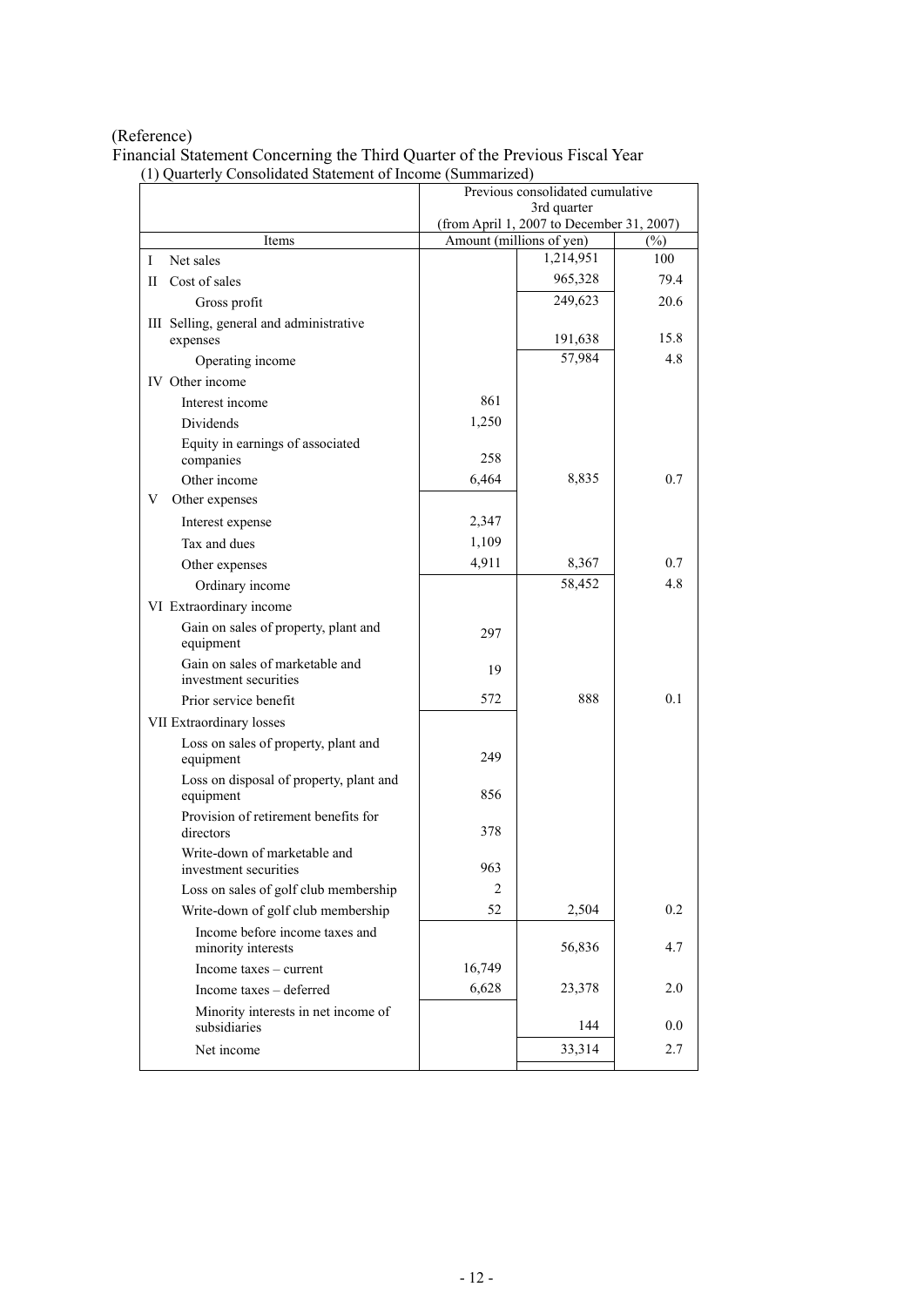|                                                                           | Previous consolidated cumulative          |
|---------------------------------------------------------------------------|-------------------------------------------|
|                                                                           | 3rd quarter                               |
|                                                                           | (From April 1, 2007 to December 31, 2007) |
| Items                                                                     | Amount<br>(millions of yen)               |
| Operating activities<br>Ι                                                 |                                           |
| Income before income taxes and minority interests                         | 56,836                                    |
| Depreciation                                                              | 26,086                                    |
| Increase in provision for employees' retirement benefits                  | 1,872                                     |
| Interest and dividends income                                             | (2,111)                                   |
| Interest expense                                                          | 2,347                                     |
| Equity in earnings of associated companies                                | (258)                                     |
| Loss on sales and disposal of property, plant and equipment               | 1,106                                     |
| Write-down of marketable and investment securities                        | 963                                       |
| Write-down of golf club membership                                        | 52                                        |
| Increase in receivables                                                   | (5,559)                                   |
| Increase in inventories                                                   | (87, 896)                                 |
| Increase in advances received on uncompleted construction<br>contracts    | 11,379                                    |
| Decrease in payables - trade                                              | (66, 855)                                 |
| Other $-$ net                                                             | 6,345                                     |
| Total                                                                     | (55,689)                                  |
| Interest and dividends received                                           | 1,642                                     |
| Interest expense paid                                                     | (1,673)                                   |
| Income tax paid                                                           | (29,030)                                  |
| Net cash used in operating activities                                     | (84,749)                                  |
|                                                                           |                                           |
| II. Investing activities                                                  |                                           |
| Purchases of property, plant and equipment and intangible<br>fixed assets | (74, 034)                                 |
| Proceeds from sales of property, plant and equipment                      | 1,325                                     |
| Purchases of marketable and investment securities                         | (15, 929)                                 |
| Proceeds from sales of marketable and investment securities               | 687                                       |
| Purchases of investments in subsidiaries                                  | (388)                                     |
| Proceeds from purchases of shares of the newly consolidated               |                                           |
| subsidiaries                                                              | 11,817                                    |
| Payments for purchases of shares of the newly consolidated                |                                           |
| subsidiaries                                                              | (240)                                     |
| Increase in lease deposits                                                | (5,236)                                   |
| Net increase in other assets                                              | (20, 592)                                 |
| Net cash used in investing activities                                     | (102, 591)                                |
| <b>III</b> Financing activities                                           |                                           |
| Increase in short-term bank loans                                         | 3,725                                     |
| Increase in commercial paper                                              | 120,000                                   |
| Proceeds from long-term debt                                              | 107,616                                   |
| Repayments of long-term debt                                              | (12, 538)                                 |
| Net of purchases and proceeds from sales of treasury stock                | (11, 853)                                 |
| Dividends paid to shareholders                                            | (11,743)                                  |
| Remittance to trust of receivables collected                              | (5, 532)                                  |
| Net cash provided by financing activities                                 | 189,673                                   |
| IV Translation adjustment related to cash and cash<br>equivalents         |                                           |
| V Net increase in cash and cash equivalents                               | 2,331                                     |
| VI Cash and cash equivalents, beginning of period                         | 102,126                                   |
| VII Cash and cash equivalents, end of period                              | 104,458                                   |
|                                                                           |                                           |
|                                                                           |                                           |

# (2) Quarterly Consolidated Statement of Cash Flows (Summarized)